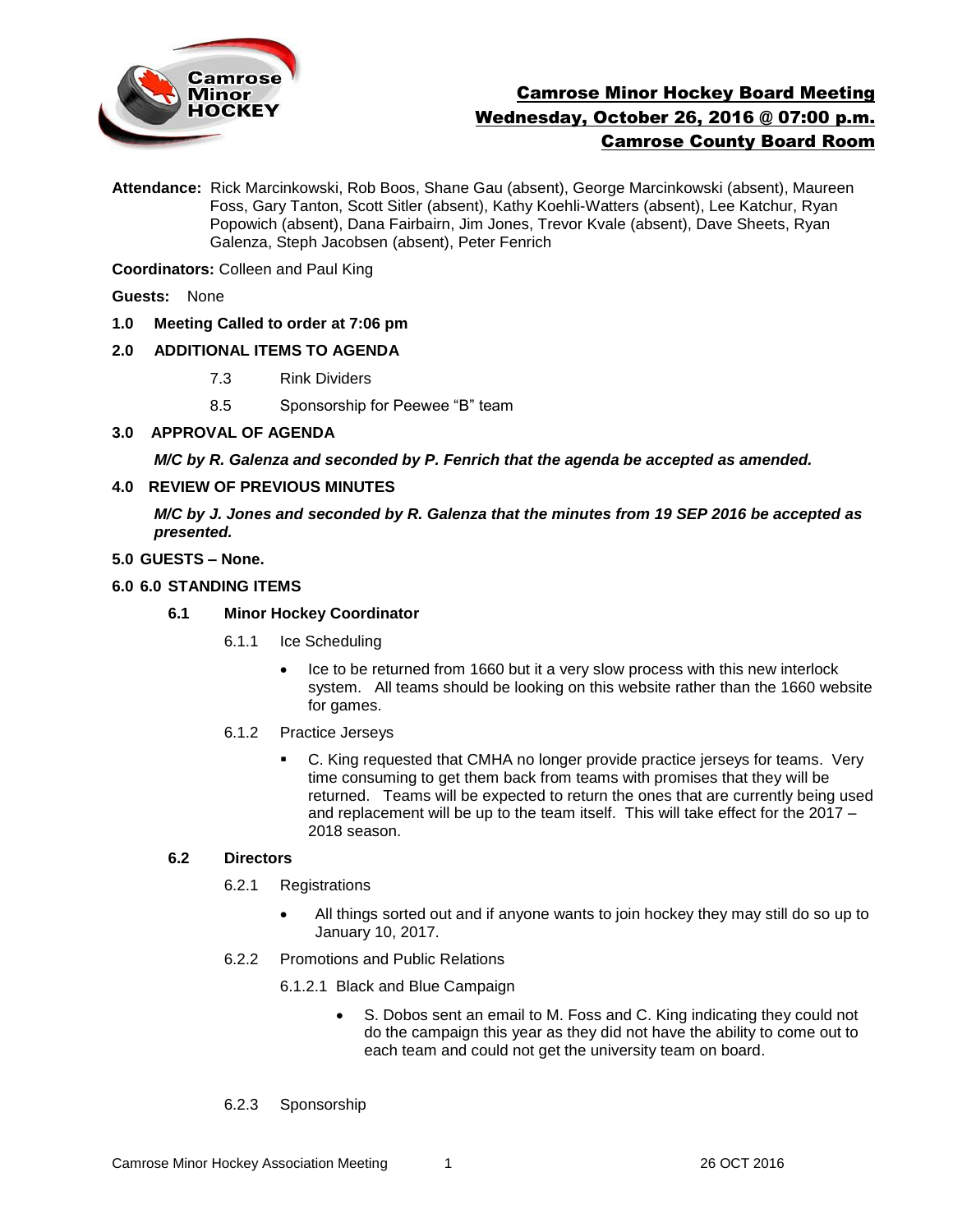- C. King still waiting for the spreadsheet from S. Jacobsen and the Bantam Wildcats and DJ Plumbing and heating will not be sponsoring a team.
- 6.2.4 Evaluation / Tryouts
	- Deferred to next meeting.
- 6.2.5 Equipment
	- Goalie equipment given out to all teams and email sent out to teams to email C. King if they require anything else.
- 6.2.6 Rep Team (AA and A Teams)

# *M/C by G. Tanton and seconded by J. Jones that the following coaches were ratified by email*:

- a). Midget A Warren Feth
- b) Novice Vikings Gord Nadeau
- 6.2.7 Non Rep Teams (B Teams and below)

# *M/C by R. Galenza and seconded by L. Katchur that the following coaches were ratified by email:*

- a) Midget Nordics Darren Daniels
- b) Bantam Hawks Aaron Kovac
- c) Peewee McClellan (B) Rob Willoughby
- d) Peewee 3A Gary Snydmiller
- e) Peewee 3B Mark Cloarec
- f) Atom Blackhawks (B) Greg Prusko
- g) Atom 4A Darcy Sawle
- h) Atom 4B David Hoffman
- i) Novice 1 Bobbi Jo Emes-Grover
- j) Novice 2 Ryan Foss
- k) Novice 3 Jayson Boyson
- l) Novice 4 Brad Parsons
- m) Novice 5 Eldon Banack
- n) Atom Female Bart Bullock
- o) Peeweee Female Kathy Koehli-Watters
- p) Bantam Female Jenn Orcheski
- 6.2.8 Coach Mentorship
	- Hockey Day went well with a big thank you to G. Tanton and K. Koehli-Watters for organizing the event. Positive feedback received and Gary and Kathy will follow-up with the teams to obtain the good and bad and work out the kinks for next season if CMHA decides to do it again.
- 6.2.9 RIC
	- Issues came up on Thanksgiving Sunday with two games not being scheduled any refs and C. King having to find someone to cover for it.

#### 6.2.10 Division Directors

a) Peewee – Concerns with a late night practice. C. King had already informed the manager and the person that was expressing the concerns as to why the team had been given that time.

b) Bantam – Concerns from parents with the Bantam AA Bulldogs. Meeting held and discipline seemed to be the biggest issue. Brad Huolt will be working with the team as part of his High Performance Development Course. CMHA will continue to monitor.